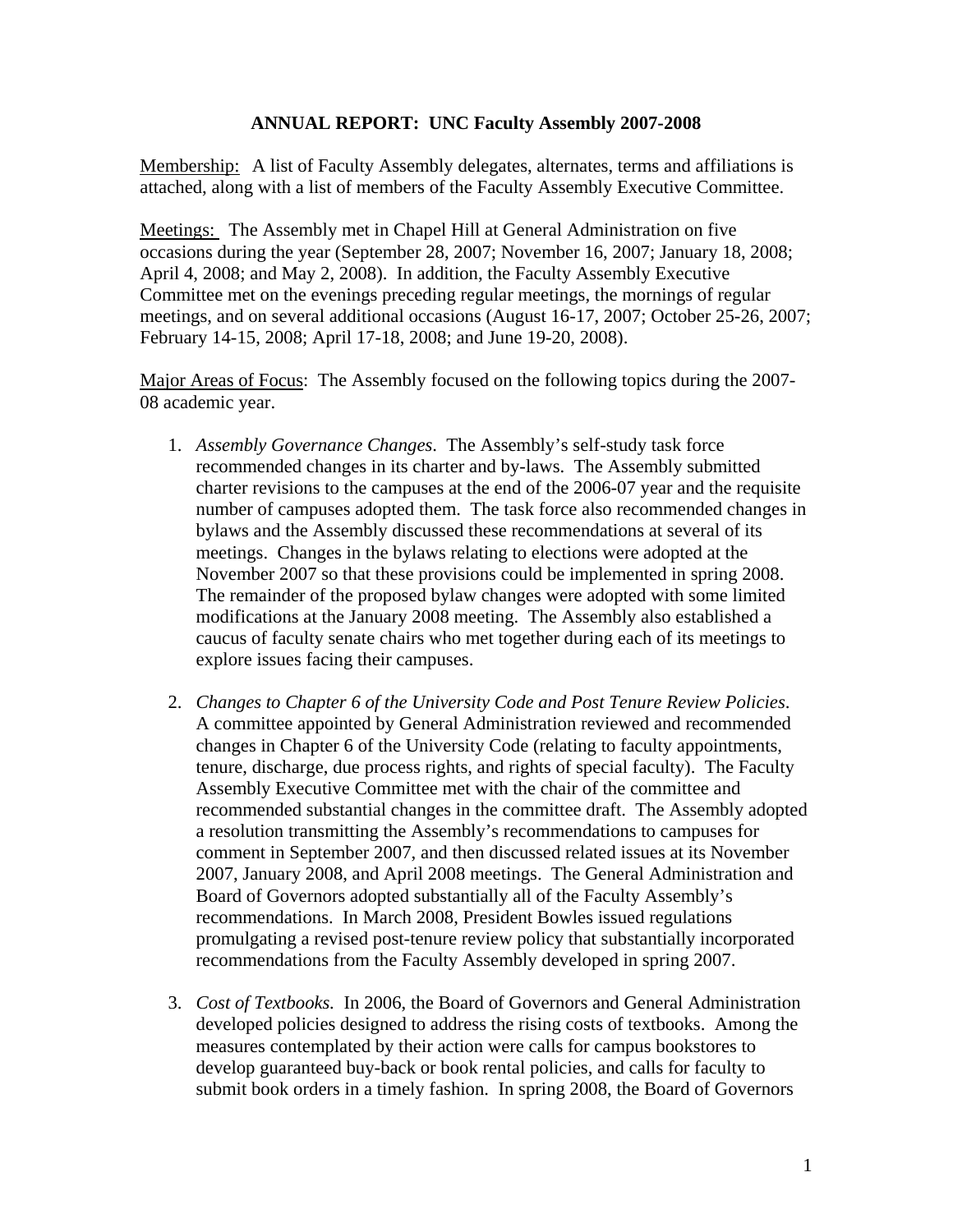received an updated report on steps taken by campuses to address these issues. The Assembly adopted a resolution in April 2008 indicating its support for reasonable efforts to keep costs of textbooks down, but criticizing the methodology developed by General Administration and bookstores for tracking faculty timeliness in submitting book orders.

- 4. *UNC-Tomorrow.* The Assembly was actively involved in several aspects of the UNC-Tomorrow initiative. It requested opportunities for faculty members to voice their ideas in listening forums around the state, and an additional set of listening forums was organized for this purpose. It heard from a member of the Scholars Council that played an integral role in the development of the UNC Tomorrow Commission's report and recommendations, and discussed this initiative and its implementation on several occasions with President Bowles, Senior Vice President Harold Martin, UNC Tomorrow project directors Norma Houston and Tony Caravano, and Board of Governors Chair Jim Phillips. The Assembly also adopted several resolutions calling for involvement of faculty on the campuses in developing implementation plans and recommendations about next steps.
- 5. *Non-Tenure-Track Faculty.* The chair of the NCSU faculty senate called on the Assembly to address issues relating to the rights of non-tenure-track faculty members and the proportion of non-tenure-track faculty members being employed there and elsewhere. The Assembly's Executive Committee asked Senior Vice President Harold Martin and others in General Administration to establish a joint task force that would look at a range of related issues, including the rights and protections afforded non-tenure-track faculty members, the numbers and roles of non-tenure track faculty members (on campuses, in on-line education, and potentially on "branch campuses"). The Assembly began discussions by reviewing a 2002 report from a General Administration task group on this topic, and asked delegates to report on campus developments.
- 6. *Budget Issues.* The Assembly's budget committee developed detailed recommendations that called on General Administration to place "Budget 101" informational resources on-line so that faculty members could become more familiar with the content and timing of budget recommendations. It also called for a larger faculty voice in developing budget recommendations at the campus and system level.
- 7. *Joint Initiatives between UNC Faculty Assembly and NC Community Colleges Faculty Association.* The Assembly worked with faculty colleagues from the community colleges in two arenas. Meg Morgan (UNCC), chair of the Assembly's faculty development committee, worked closely with leaders of the NCCCA to create a "Seamless Higher Education Summer Institute" that drew together faculty, administrators, advisers and others to develop strategies for making transfer of credits between community colleges and university campuses